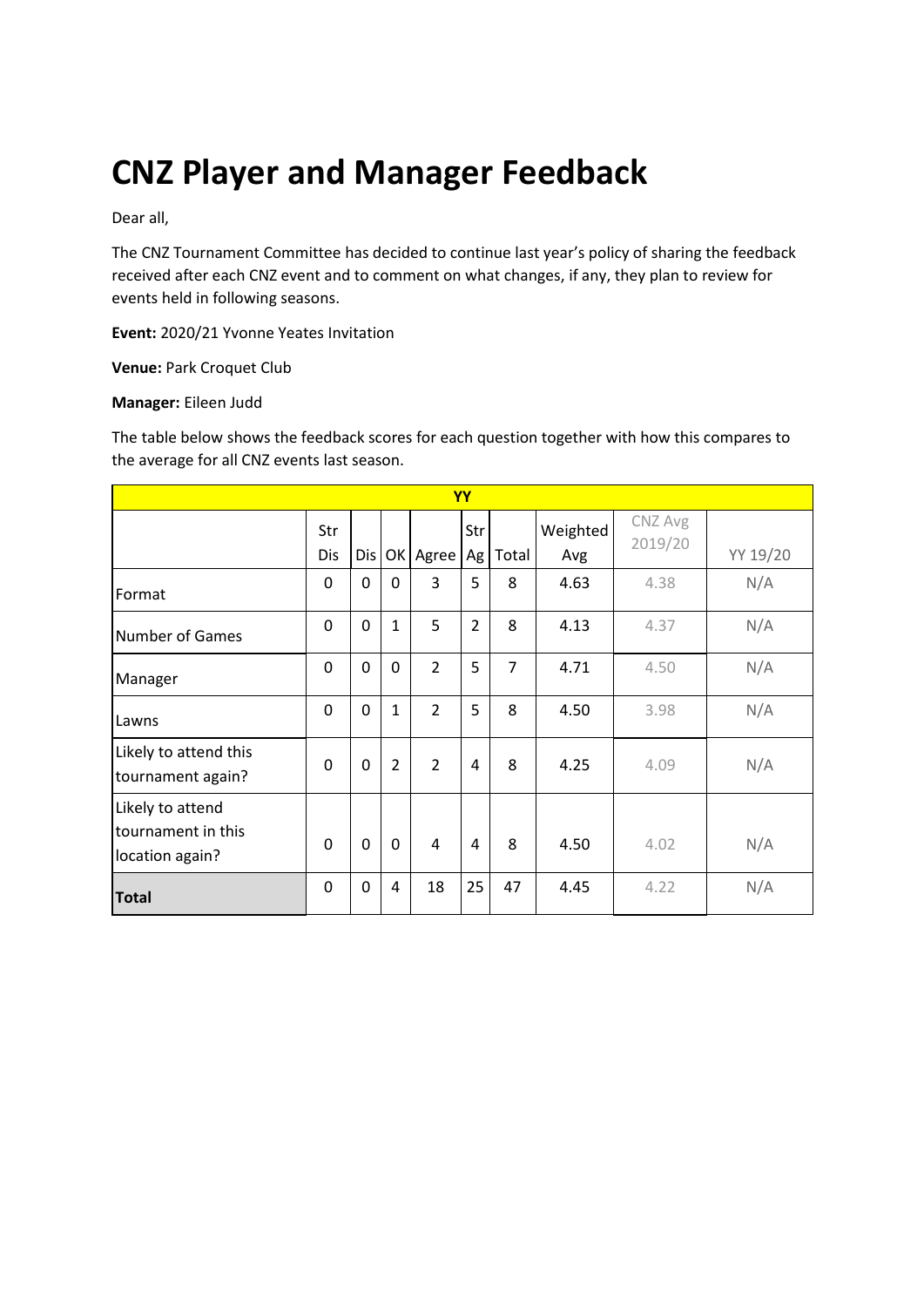# **Response to feedback**

## **Format - the following feedback was received**

- 3 best of 3 is manageable by both players and management
- However when someone thinks he has the authority to change the format because it may rain, I object. I played 2 extra games that should have been played the following day.
- 3 matches a day for 3 days works well

#### **CNZ TC Response**

It is entirely appropriate for the manager of the event to enforce a format change due to weather or other unforeseen circumstances. This was done at both the Don Reyland Stars and Duncan Dixon Invitation.

# **Number of games per day - the following feedback was received**

- It made sense to play more games on the first days, considering the weather forecast
- Best of 3 games can be variable from a minimum of 6 games to a maximum of 9.
- Should have played eight but played ten.
- Were made to play more on day one because they were worried the weather may pack in

#### **CNZ TC Response**

Flexible management of the event to ensure it finishes often requires more (or fewer) games on a particular day. CNZ supports the decision.

# **Lawns – the following feedback was received**

● Lawns were fantastic, full credit to the grounds staff.

#### **CNZ TC Response**

Thanks to Park CC for continuing good feedback on the lawn standard.

### **Manager - the following feedback was received.**

- An excellent manager
- Very experienced manager, unflappable.
- she was very well organised and pleasant to work with

**CNZ TC Response** Thank you Eileen!

# **Other feedback**